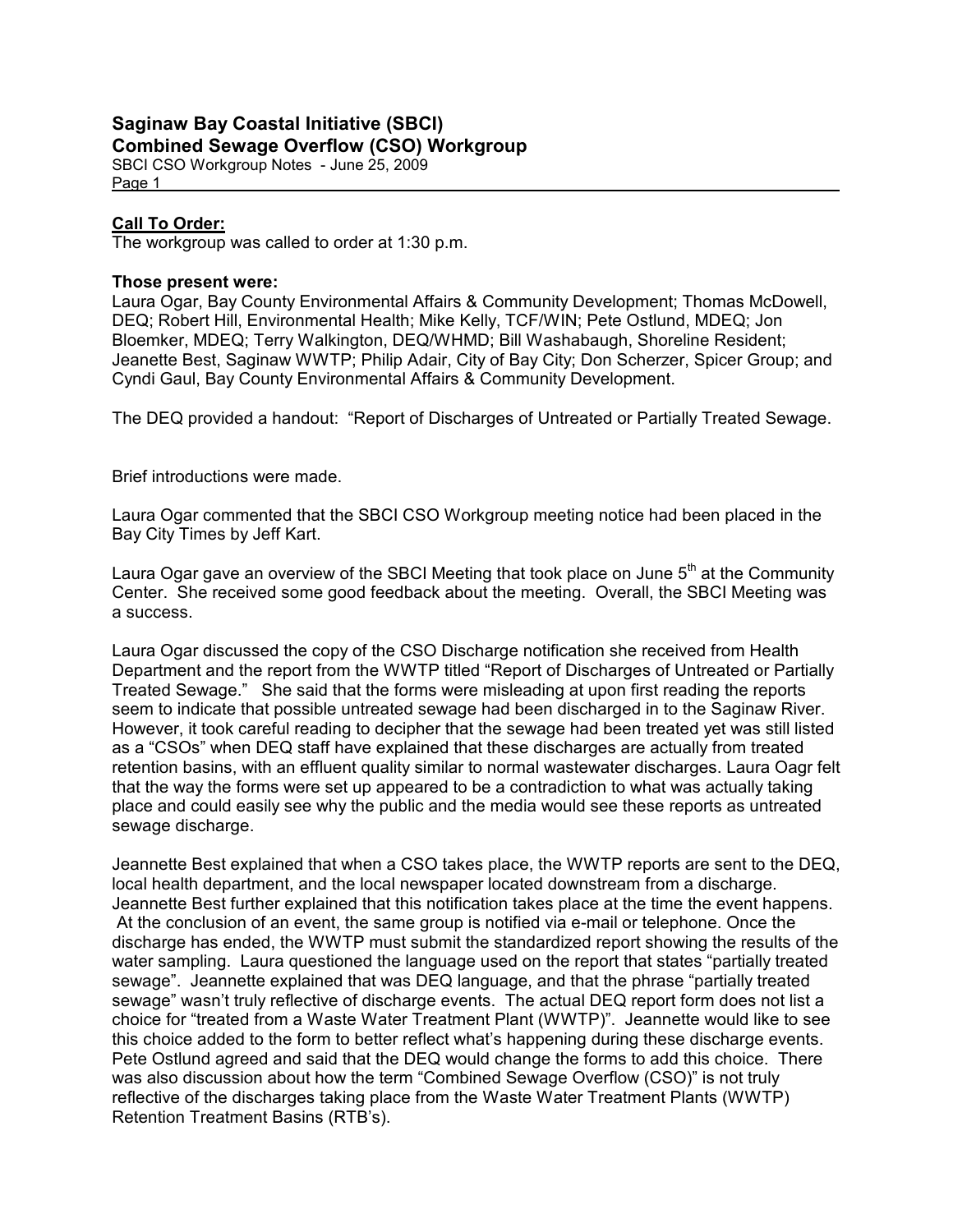#### Saginaw Bay Coastal Initiative (SBCI) Combined Sewage Overflow (CSO) Workgroup SBCI CSO Workgroup Notes - June 25, 2009

Page 2

Jeannette said that the location of the DEQ report form on their website was misleading. Currently, the report form for the DEQ is found on the website under the heading of Separate Sewage Overflow (SSO). Jeannette sees this as a concern because it incorrectly describes what the reporting is about and creates further negativity surrounding discharge events. CSOs that are reported in our area are really discharges from Retention Treatment Basins. Discussion ensued.

Laura suggested that the workgroup replace their use of the term "CSO" with the verbiage "discharge from a Retention Treatment Basin". This change in language should more accurately describe what is actually happening during discharge events and help to get the message out that raw sewage is not being discharged into the water from the WWTPs. Terry Watson explained that at the time the forms were developed, there were so many different types of discharges that they were too complicated for the law, so they were all lumped together under the heading CSO. Pete Ostlund would like to see sampling after a discharge event to better see the impact of such events on our water. Bob Hill would like to see sampling done at the point of discharge, and Laura agreed. Discussion ensured.

The group agreed that discharges formally known as CSOs are from this point forward to be referred to as RTBs. Pete Ostlund suggested that this verbiage be placed at the top of DEQ forms. Everyone felt that this shift in verbiage would help clarify what's really taking place during a discharge event.

Philip Adair explained that prior to 1955, all discharges went into the bay without any treatment whatsoever. Between 1955 And 1970 several Waste Water Treatment Plants were built as a primary treatment source via retention basins and chlorine treatment. At the time, it was cheaper to build retention basins then to create a separate sewage system. It was estimated that 90% of the water left in each basin was discharged into the Bay. Phillip went on to explain that the City of Bay City has a holding time in retention basins that is 4-times beyond the holding requirements. Discussion ensued.

Laura Ogar again questioned why such discharge events were called CSOs. The title of the reporting seems very misleading. Pete Ostlund thinks the title of the report can be changed (as it is a DEQ form) to reflect the RTB discharges. Jeannette Best thought this would be a good idea since the RTBs are chlorinated and treated much the same as water discharged from a WWTP. People need to understand that the water being discharged from WWTP and RTBs is treated. Any of the initial discharge event contact information should not make reference to CSOs because this is misleading information. Even the workgroup is guilty of using incorrect verbiage as we continue to call the events CSOs. Therefore, it's important for members of the group to change their verbiage to better reflect what is really going on in order to prevent confusion at the notification level with the media and other agencies.

Laura Ogar would like to see some of the older reports of events provided as additional information at the Public Meeting. It would be great to show where we've been and where we are now using such reports as comparison. Jeannette Best said she would be making a presentation to the City Council regarding the difference between CSOs and RTBs. Laura thought that might be a good presentation for Jeannette to make at the Public Meeting. Terry Walkington wondered if Saginaw would like to be involved with the workgroup. Laura explained that she has made outreach to Saginaw County and received no response. However, Laura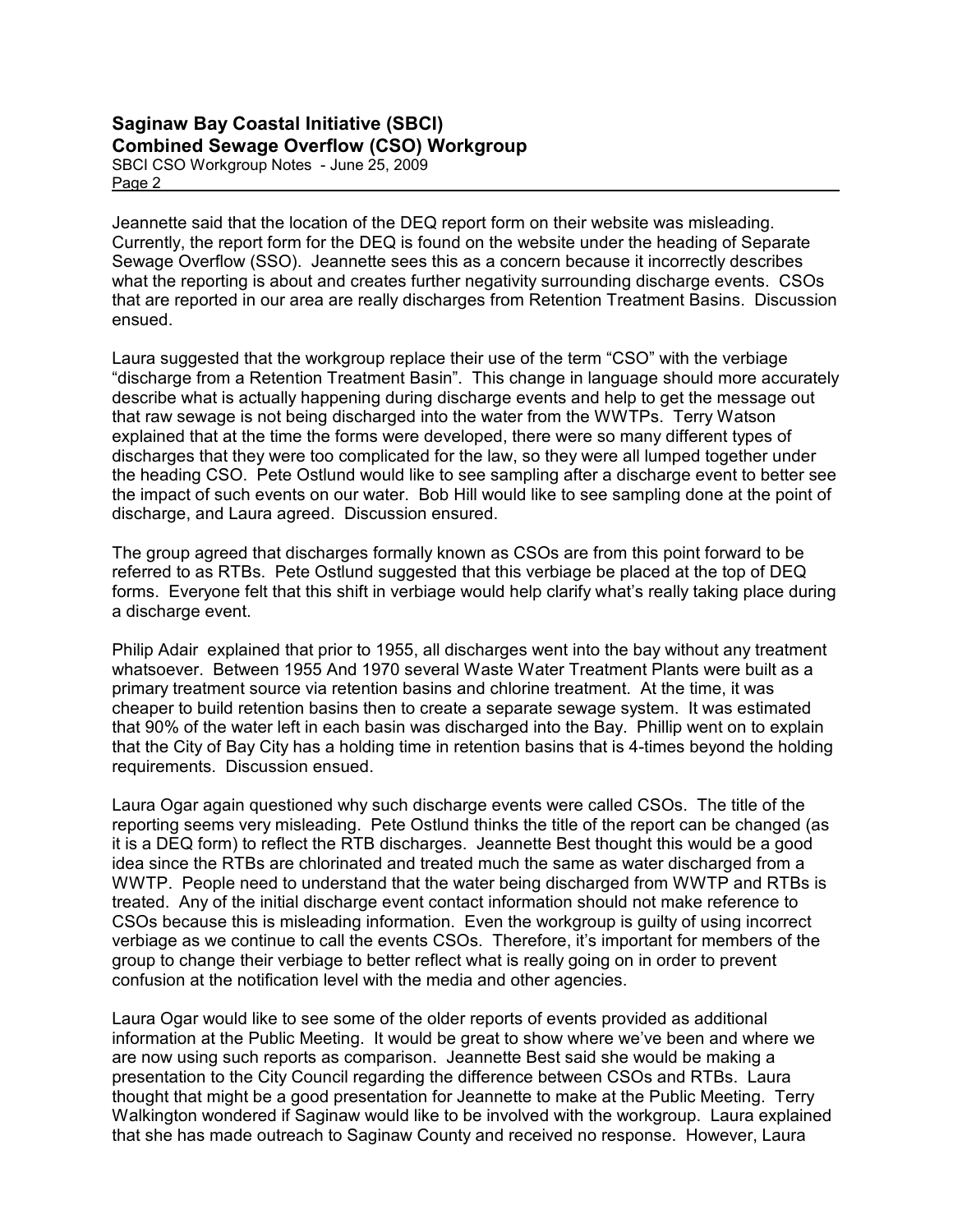#### Saginaw Bay Coastal Initiative (SBCI) Combined Sewage Overflow (CSO) Workgroup SBCI CSO Workgroup Notes - June 25, 2009

Page 3

stated that if anyone knew of people that would be interested in being a part of the workgroup they should let them know the meeting dates and times. Bob Hill mentioned that Bryant Wilke would be a good contact for the Saginaw County Health Department. Pete Ostlund believes that changing the language in the reports and on the reporting forms is a good way to start changing public perception and further educate.

Laura Ogar said that the CSO presentation made at the June  $5<sup>th</sup>$  SBCI Meeting was well done and that she received some good feed-back. Laura did think that some of the information might have been too technical, while still valuable and good we may need to bring it down to a more digestible level. Laura felt it was important to show the association between RTB water sample results and the other pollutants in an area such as phosphorus, wildlife, and livestock. It's important for the public to realize that this is a complex problem that won't be solved with simply ending RTB discharges. There are more factors affecting water quality. Pete Ostland stated that water quality standards have increased over the years and such improvement in the standards reflects a movement forward, though this is a very complex issue involving other factors. Laura agreed that this is a very complex issue and part of the workgroup's goal is to better inform the public so they understand all the factors affecting our water quality.

Laura would like a variety of groups to take part in the Public Meeting to show the unity of the various agencies working toward better water quality. Laura would like to see some sort of cost analysis at the Public Meeting, along with some information on other contributing factors to water quality and a presentation of the differences between CSOs and RTBs. She would also like to see presentations from the DEQ, the City of Bay City, Saginaw County and local health departments.

Laura Ogar said that ultimately there needs to be a discussion on public costs to determine what people are willing to pay toward eliminating the RTBs. People will want to know the cost factor and that information should be provided at the Public Meeting. Pete Ostlund said that any state funding at this point is really unknown. Project plans are due to the State for Stimulus Funds on July  $1<sup>st</sup>$  and once that date passes we will have a better handle on what funding will be provided for the next year. Bill Washabaugh doesn't think that the workgroup should lead people to believe that stimulus money will solve any of the water quality issues, or that there will be access to such funds.

Furthermore, Bill thinks that it's very important for the workgroup to understand that for some people in our community any amount of discharge is too much discharge. Pete Ostlund acknowledged that for some people any discharge is considered too much, even if it's not the largest contributor of all the water quality factors. However, Pete thought it was important to explain the percentages of non-source pollutants to our waterways at the Public Meeting in order for the public to determine if they want money spend eliminating CSOs/RTBs or if they feel funds would be better spent in some other area of water quality management. Laura Ogar reiterated that this is a very complex issue and people feel very passionate about our water quality. She further acknowledged that there was no easy solution to the problem since there are so many complex issues to deal with. This is one of the reasons she wants the group to use RTB terminology rather than CSOs to describe the discharges in an effort to start to change the way people think of such events.